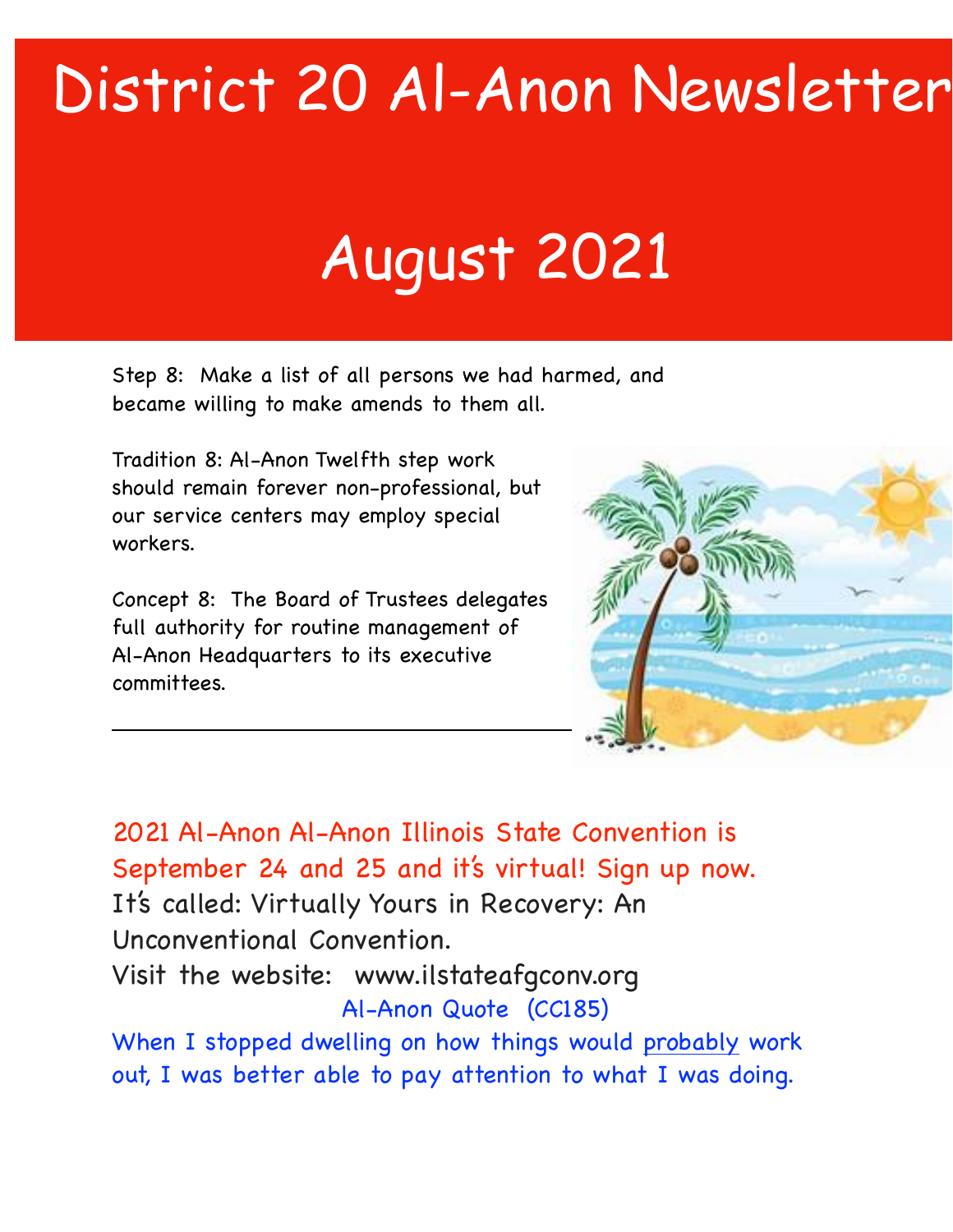## Mary's Musings

One of my favorite Al-Anon pastimes is to chair a meeting. I always wait until the morning of the meeting. Then I scan the index in one of my many CAL books. I wait until a topic speaks to me, touches me, and insures that my Higher Power is with me. One of my latest choices was "Changing Attitudes". The readings helped me to see my battles through the years. They helped me to appreciate my work, my willingness, my hurt, and my joy at moving forward. Once again I am so grateful that I found Al-Anon and each and everyone of you. You make my life better. Your trusted servant, Mary P

I am excited to tell you about our new District 20 website. Jane G and Jane P have been working on it diligently. It's a work in progress that will keep growing. Check it out at District20al-anon.org

## Meet our Alateen Coordinator

Mary S has served in many positions over her years in Al-Anon. She is now the Alateen Coordinator.Thank you, Mary, for your service.